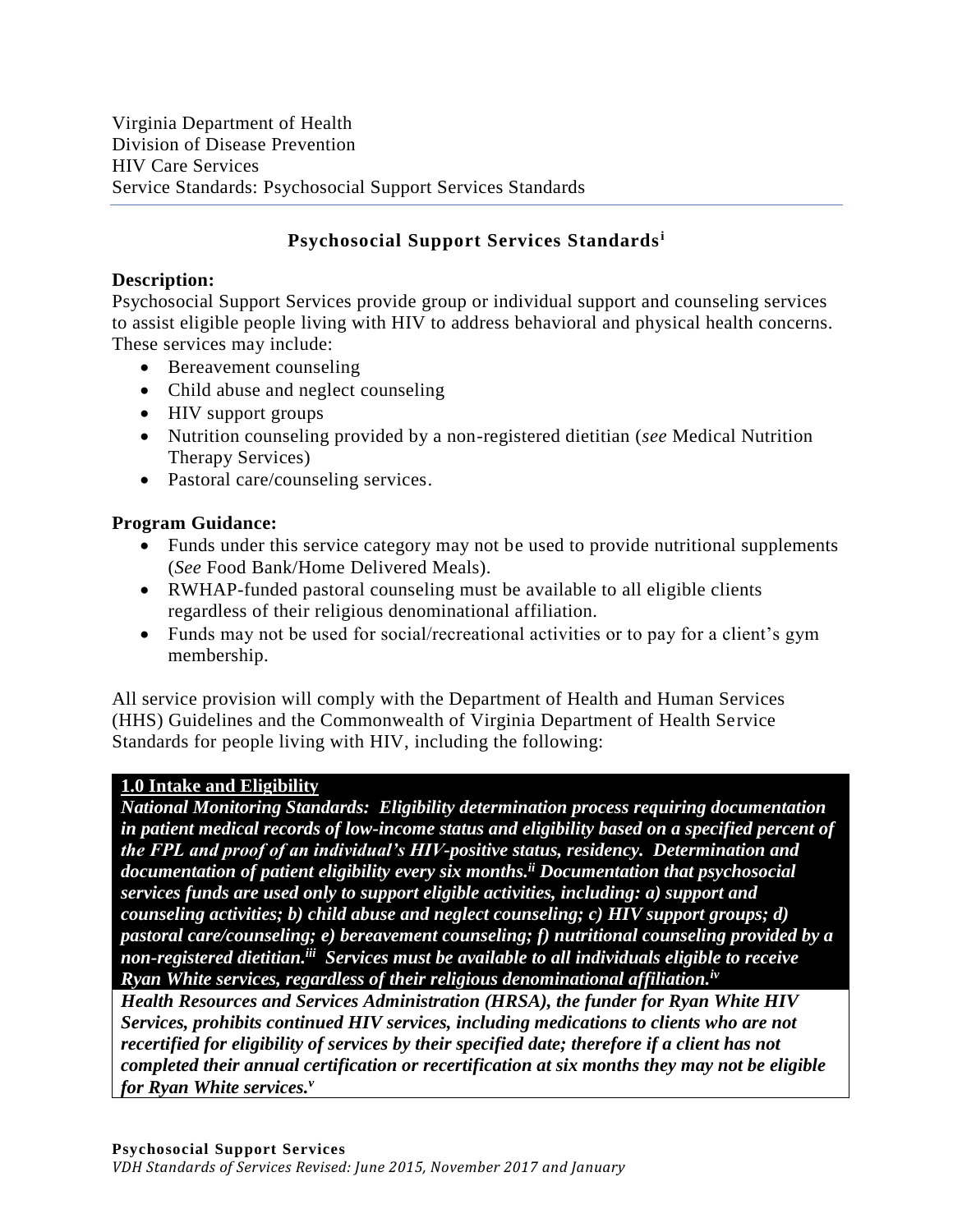| <b>Standard</b>                                                                 | <b>Measure</b>                                    |
|---------------------------------------------------------------------------------|---------------------------------------------------|
| Referral                                                                        |                                                   |
| 1.1) Referral for Psychosocial Support                                          | 1.1) Documentation of referral for                |
| Services by a Part B provider is documented                                     | Psychosocial Support Services is present          |
| prior to initiation of the service.                                             | in the client's record, signed and dated.         |
| Eligibility                                                                     |                                                   |
| 1.2) The client's eligibility for Ryan White                                    | 1.2) Documentation of the client's eligibility    |
| Part B services is determined.                                                  | is present in the client's record.                |
| 1.3) To be eligible for this service applicants                                 | 1.3) Documentation is present in files that       |
| must:                                                                           | verifies:                                         |
| Be diagnosed with HIV<br>a)                                                     | Client is diagnosed with HIV<br>a)                |
| b) Live in Virginia                                                             | b) Client lives in Virginia                       |
| Have an individual or family income at<br>$\mathbf{c})$                         | c) Client meets income guidelines                 |
| or below 500% of the Federal Poverty<br>Level (FPL)                             | Client Medicaid status (gap of<br>d)<br>services) |
| d) Ryan White Part B is the payer of last                                       | e) Recertification for continued                  |
| resort and other funding sources must                                           | eligibility for Part B services every six         |
| be vigorously pursued. Providers are                                            | months                                            |
| responsible to ensure that clients are                                          | Client agrees to participate in<br>f)             |
| screened and deemed ineligible for                                              | insurance option that best meets their            |
| other payer sources covered by Federal                                          | medical needs and for which the client            |
| or State programs such as Medicare,                                             | is eligible.                                      |
| Medicaid, all other forms of insurance                                          |                                                   |
| or third party payers such as private and                                       |                                                   |
| commercial insurance plans, and other                                           |                                                   |
| payers.                                                                         |                                                   |
| Provide recertification every six<br>e)<br>months with proof of income, changes |                                                   |
| in insurance coverage, or any changes                                           |                                                   |
| in residency                                                                    |                                                   |
| <b>Client eligibility ensures Part B</b><br>f)                                  |                                                   |
| services are used as the payer of last                                          |                                                   |
| resort. Client must agree to participate                                        |                                                   |
| in the insurance option client is eligible                                      |                                                   |
| and that best meets the client's medical                                        |                                                   |
| needs regardless of preference.                                                 |                                                   |
| <i>Note:</i> The Part B Program is the payer of last                            |                                                   |
| resort. This is interpreted as "funds                                           |                                                   |
| receivedwill not be utilized to make                                            |                                                   |
| payments for any item or service to the extent                                  |                                                   |
| that payment has been made, or can reasonably                                   |                                                   |
| be expected to be made" by another payment                                      |                                                   |
| source. <sup>vi</sup>                                                           |                                                   |
| Apply through the VDH Central Office or                                         |                                                   |
| through agency's eligibility services.                                          |                                                   |

### **Psychosocial Support Services**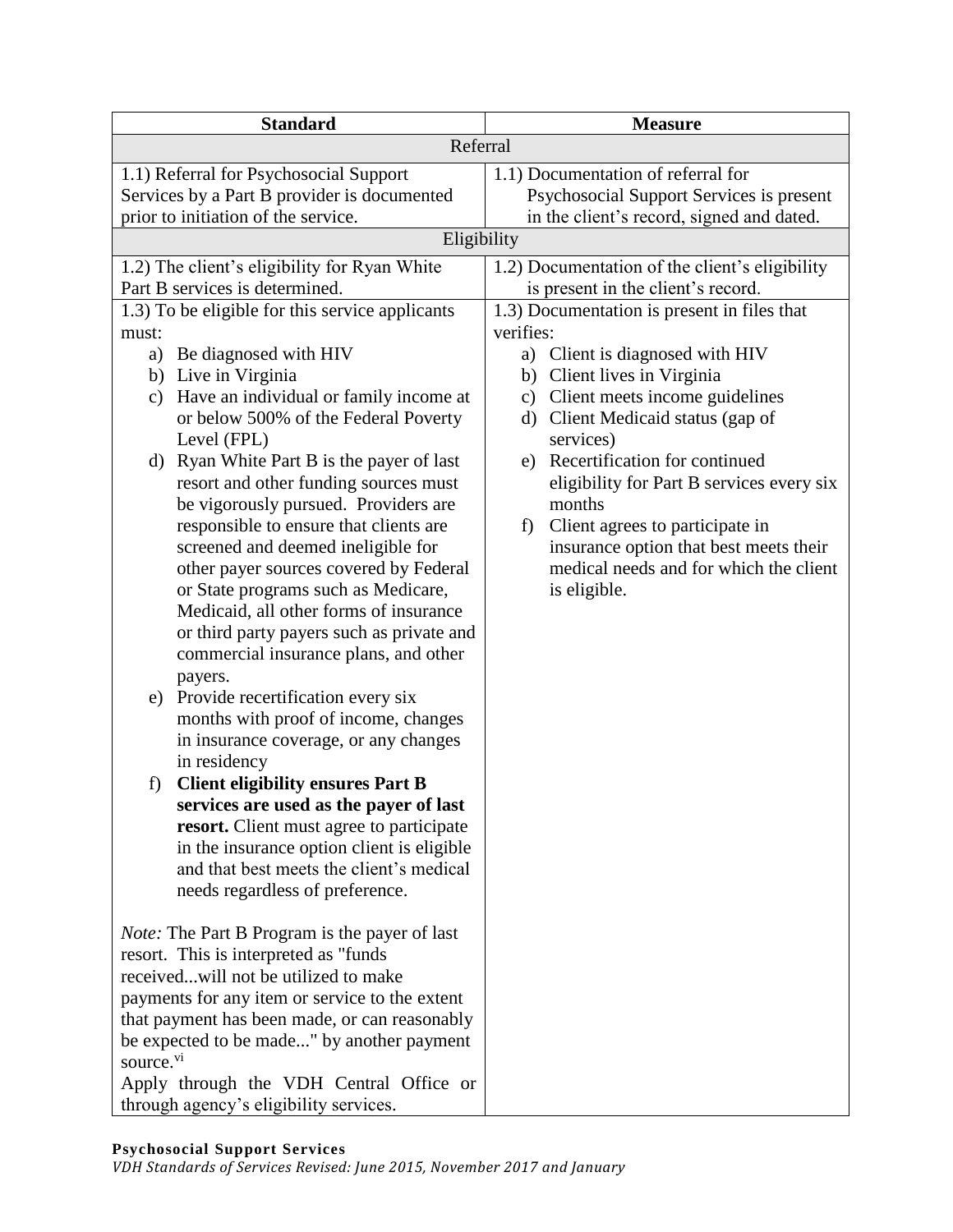| Intake                                                                                                                                                                                                                                                                                                                                                                                                                                                                                                                                                                                                                                     |                                                                                                                                                |
|--------------------------------------------------------------------------------------------------------------------------------------------------------------------------------------------------------------------------------------------------------------------------------------------------------------------------------------------------------------------------------------------------------------------------------------------------------------------------------------------------------------------------------------------------------------------------------------------------------------------------------------------|------------------------------------------------------------------------------------------------------------------------------------------------|
| 1.4) Eligibility screening and intake to be<br>completed within 15 days of initial contact<br>with client.                                                                                                                                                                                                                                                                                                                                                                                                                                                                                                                                 | 1.4) Documentation of intake and eligibility<br>screening in record signed and dated.                                                          |
| Recertification                                                                                                                                                                                                                                                                                                                                                                                                                                                                                                                                                                                                                            |                                                                                                                                                |
| 1.5) Client must be recertified every six months<br>to continue to receive Ryan White services.<br>There is no grace period.<br>2.0 Key Services Components and Activities (including assessment and service plan)<br><b>National Monitoring Standards: Support for Psychosocial Support Services may include:</b><br>support and counseling activities, child abuse and neglect counseling, HIV support groups,<br>pastoral care/counseling, caregiver support, bereavement counseling, nutrition counseling<br>provided by a non-registered dietitian. Note: Funds may not be used to provide nutritional<br>supplements. <sup>vii</sup> | 1.5) Documentation of recertification of the<br>client's eligibility every six months is present<br>in the client's record.                    |
| <b>Standard</b>                                                                                                                                                                                                                                                                                                                                                                                                                                                                                                                                                                                                                            | <b>Measure</b>                                                                                                                                 |
| Documentation                                                                                                                                                                                                                                                                                                                                                                                                                                                                                                                                                                                                                              |                                                                                                                                                |
| 2.1) Provision of all psychosocial support<br>services is documented by type and level of<br>activities.                                                                                                                                                                                                                                                                                                                                                                                                                                                                                                                                   | 2.1) Documentation of psychosocial support<br>services conducted by type and level of<br>activities signed by provider of support<br>services. |
| 2.2) When a third-party payer provides service,<br>the sub-recipient must maintain a client record.<br>At a minimum, the payer's record must<br>contain:<br>Referral<br>Initial assessment<br>Individualized treatment plan<br>Documentation of all contacts & dates<br>$\bullet$<br>of service<br>Reassessment of treatment plan<br>Referrals and follow-ups<br>Discharge plan.<br>All reports must be signed and dated.                                                                                                                                                                                                                  | 2.2) Signed, dated reports located in the<br>client's record.                                                                                  |
| Assessment/Service Plan/Provision of Services                                                                                                                                                                                                                                                                                                                                                                                                                                                                                                                                                                                              |                                                                                                                                                |
| 2.3) An initial psychosocial assessment of<br>client's needs to be completed prior to the<br>initiation of the service plan.                                                                                                                                                                                                                                                                                                                                                                                                                                                                                                               | 2.3) Documentation of assessment in client's<br>record signed and dated by the counselor.                                                      |
| 2.4) Within fifteen (15) business days after the<br>initial assessment a service plan will be<br>developed and agreed upon by the client and                                                                                                                                                                                                                                                                                                                                                                                                                                                                                               | 2.4) Documentation of service plan in client's<br>record signed and dated by the counselor and<br>that client needs and service plan are       |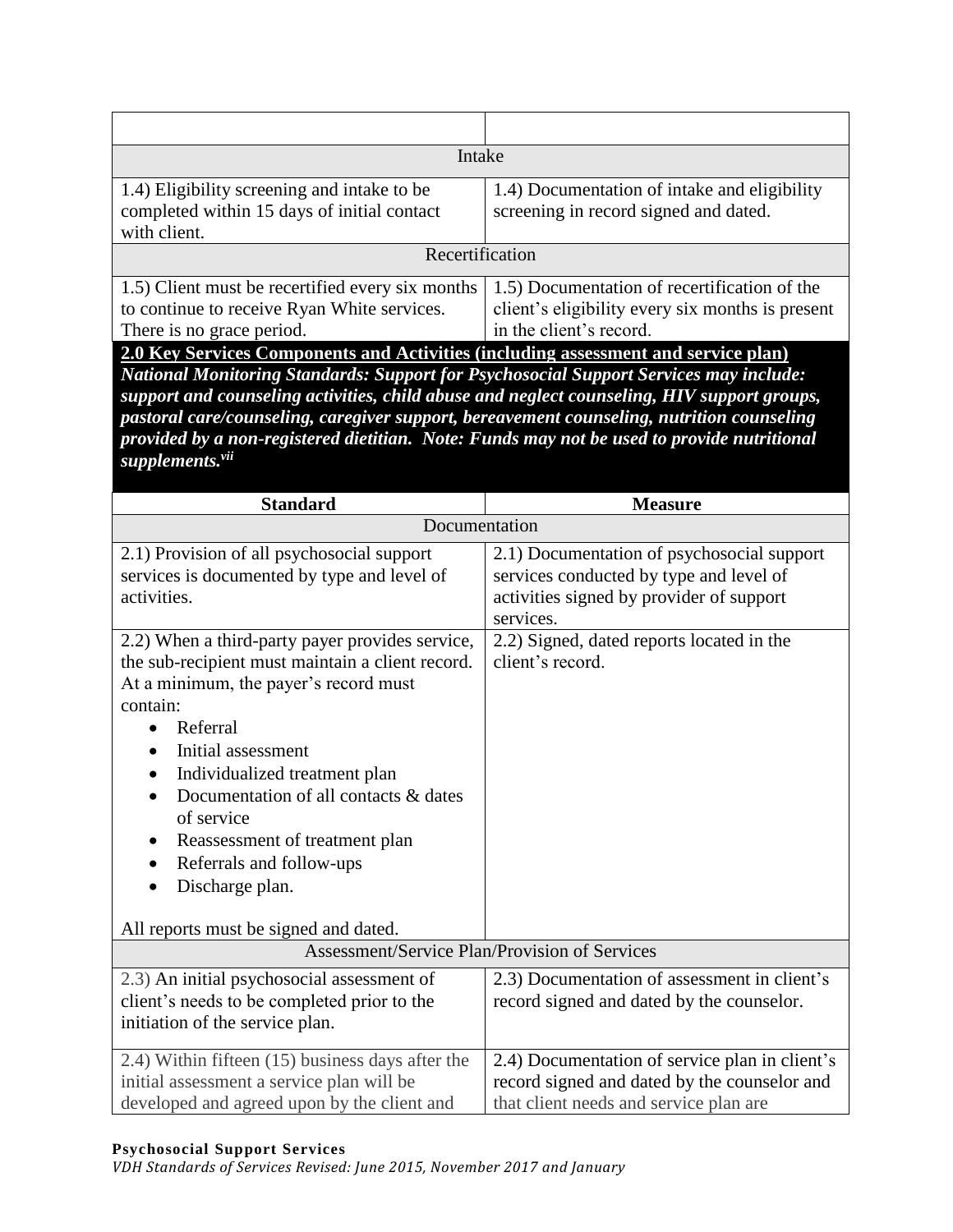| provider outlining service goals, objectives,<br>and interventions. This should include client<br>identified needs as well as plans for continuity<br>of primary medical care and support services,<br>clients are assessed for:<br>Support system and psychosocial<br>$\bullet$<br>support needs<br>History of accessing primary care<br>and other services and barriers to<br>access—noting psychosocial | reviewed and revised a minimum of every six<br>months.                                                                                                                       |
|------------------------------------------------------------------------------------------------------------------------------------------------------------------------------------------------------------------------------------------------------------------------------------------------------------------------------------------------------------------------------------------------------------|------------------------------------------------------------------------------------------------------------------------------------------------------------------------------|
| support barriers in particular.<br>Staff explains to the client during the first<br>encounter what services are available at the<br>agency based on the client's identified needs.                                                                                                                                                                                                                         |                                                                                                                                                                              |
| 2.5) Counseling Services<br>Staff may provide counseling related to:<br>Child abuse and neglect counseling<br>Bereavement counseling<br>Nutrition counseling (provided by<br>$\bullet$<br>non-registered dietitian).                                                                                                                                                                                       | 2.5) Documentation of psychosocial support<br>services conducted by type and level of<br>activities signed by provider of support<br>services                                |
| Psychosocial support staff will make<br>appropriate referrals.                                                                                                                                                                                                                                                                                                                                             |                                                                                                                                                                              |
| 2.6) Support Groups<br>HIV support groups include, but not limited to,<br>caregiver and HIV support.<br>Staff or volunteers providing psychosocial<br>support through group facilitation will include<br>discussions on:                                                                                                                                                                                   | 2.6) Evidence of client progress toward<br>meeting established goals through<br>documentation of activity including sign-in<br>sheets, progress notes, group curricula, etc. |
| <b>Treatment adherence</b><br>Access and engagement in primary<br>care<br>Access and engagement in case<br>management, if appropriate.                                                                                                                                                                                                                                                                     |                                                                                                                                                                              |
| 2.7) Service plan is reassessed every 90 days to<br>assess progress and identify emerging needs.                                                                                                                                                                                                                                                                                                           | 2.7) Documentation of review and update of<br>the plan as appropriate signed and dated by<br>client and support counselor.                                                   |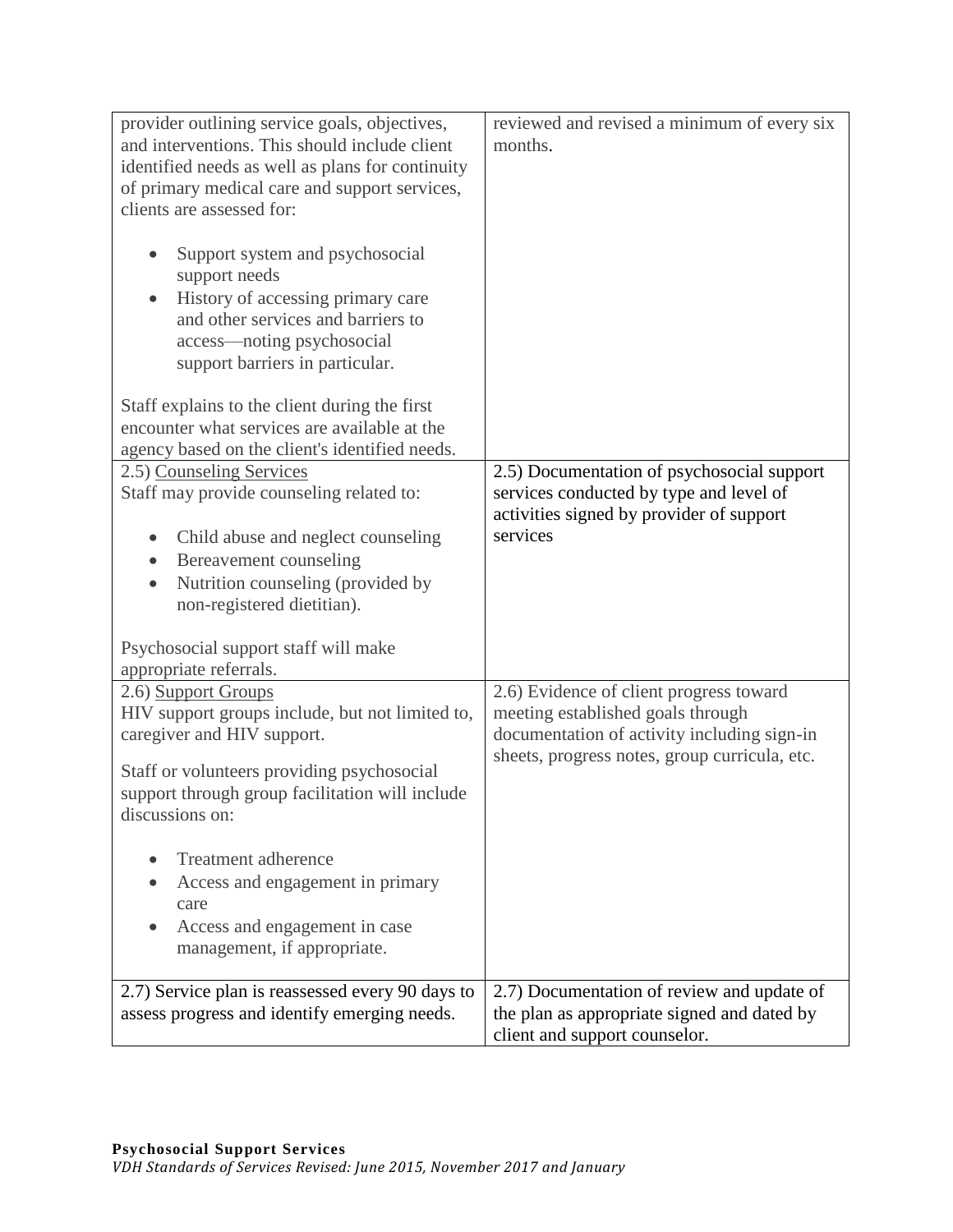| 2.8) Refer client to other services as<br>appropriate, e.g. mental health, substance<br>abuse treatment.                                                                                                                                                                                                                                                                                                                                                                                                                                                                                                                                   | 2.8) Documentation of referrals made and<br>status of outcome in client's record.                                                                                                          |
|--------------------------------------------------------------------------------------------------------------------------------------------------------------------------------------------------------------------------------------------------------------------------------------------------------------------------------------------------------------------------------------------------------------------------------------------------------------------------------------------------------------------------------------------------------------------------------------------------------------------------------------------|--------------------------------------------------------------------------------------------------------------------------------------------------------------------------------------------|
| <b>Transition and Discharge</b>                                                                                                                                                                                                                                                                                                                                                                                                                                                                                                                                                                                                            |                                                                                                                                                                                            |
| 2.9) Client discharged when psychosocial<br>support services are no longer needed, goals<br>have been met, upon death or due to safety<br>issues. (see $2.10$ )<br>Prior to discharge: Reasons for discharge and<br>options for other service provision should be<br>discussed with client. Whenever possible,<br>discussion should occur face-to-face. If not<br>possible, provider should attempt to talk with<br>client via phone. If verbal contact is not<br>possible, a certified letter must be sent to<br>client's last known address. If client is not<br>present to sign for the letter, it must be<br>returned to the provider. | 2.9) Documentation of discharge plan and<br>summary in client's record with clear<br>rationale for discharge within 30 days of<br>discharge, including certified letter, if<br>applicable. |
| Documentation: Client's record must include:<br>a) Date services began<br>b) Special client needs<br>Services needed/actions taken, if<br>$\mathbf{c})$<br>applicable<br>d) Date of discharge<br>e) Reason(s) for discharge<br>Referrals made at time of discharge, if<br>f)<br>applicable.                                                                                                                                                                                                                                                                                                                                                |                                                                                                                                                                                            |
| Transfer: If client transfers to another location,<br>agency or service provider, transferring agency<br>will provide discharge summary and other<br>requested records within 5 business days of<br>request. If client moves to another area,<br>transferring agency will make referral for<br>needed services in the new location.                                                                                                                                                                                                                                                                                                        |                                                                                                                                                                                            |
| Unable to Locate: If client cannot be located,<br>agency will make and document a minimum of<br>three follow-up attempts on three separate<br>dates (by phone or in person) over a three-<br>month period after first attempt. A certified<br>letter must be mailed to the client's last known<br>mailing address within five business days after<br>the last attempt to notify the client. The letter                                                                                                                                                                                                                                     |                                                                                                                                                                                            |

#### **Psychosocial Support Services**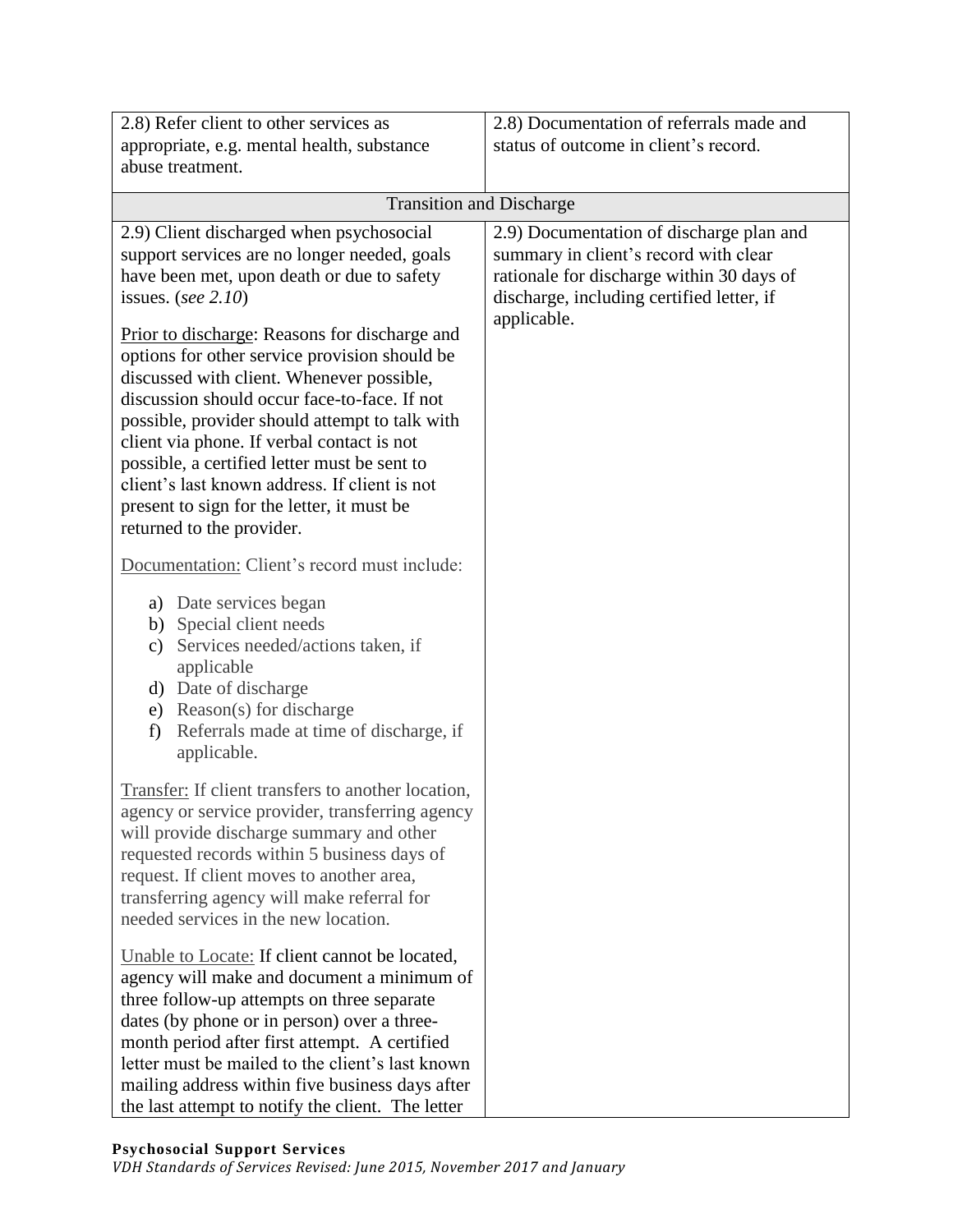| will state that the case will be closed within 30                                                                                                                                                                                                                                                                                                                                                                                                                                                                                                                                                                                            |                                                                                             |
|----------------------------------------------------------------------------------------------------------------------------------------------------------------------------------------------------------------------------------------------------------------------------------------------------------------------------------------------------------------------------------------------------------------------------------------------------------------------------------------------------------------------------------------------------------------------------------------------------------------------------------------------|---------------------------------------------------------------------------------------------|
| days from the date on the letter if an                                                                                                                                                                                                                                                                                                                                                                                                                                                                                                                                                                                                       |                                                                                             |
| appointment with the provider is not made.                                                                                                                                                                                                                                                                                                                                                                                                                                                                                                                                                                                                   |                                                                                             |
| Withdrawal from Service: If client reports that<br>services are no longer needed or decides to no<br>longer participate in the Service Plan, client<br>may withdraw from services. Because clients<br>may withdraw for a variety of reasons it may<br>be helpful to conduct an exit interview to<br>ensure reasons for withdrawal are understood,<br>or identify factors interfering with the client's<br>ability to fully participate if services are still<br>needed. If other issues are identified that<br>cannot be managed by the agency clients<br>should be referred to appropriate agencies.                                        |                                                                                             |
| <b>Administrative Discharge: Clients who engage</b><br>in behavior that abuses the safety or violates<br>the confidentiality of others may be<br>discharged. Prior to discharging a client for<br>this reason, the case must be reviewed by<br>leadership according to that agency's policies.<br>Clients who are discharged for administrative<br>reasons must be provided written notification<br>of and reason for the discharge, and must be<br>notified of possible alternative resources. A<br>certified letter that notes the reason for<br>discharge and includes alternative resources<br>must be mailed to the client's last known |                                                                                             |
| mailing address within five business days after                                                                                                                                                                                                                                                                                                                                                                                                                                                                                                                                                                                              |                                                                                             |
| the date of discharge, and a copy must be filed                                                                                                                                                                                                                                                                                                                                                                                                                                                                                                                                                                                              |                                                                                             |
| in the client's chart.                                                                                                                                                                                                                                                                                                                                                                                                                                                                                                                                                                                                                       |                                                                                             |
| <b>Case Closure</b>                                                                                                                                                                                                                                                                                                                                                                                                                                                                                                                                                                                                                          |                                                                                             |
| 2.10) Case will be closed if client:                                                                                                                                                                                                                                                                                                                                                                                                                                                                                                                                                                                                         | 2.10) Documentation of case closure in<br>client's record with clear rationale for closure. |
| a) Has met the service goals;                                                                                                                                                                                                                                                                                                                                                                                                                                                                                                                                                                                                                |                                                                                             |
| Decides to transfer to another<br>b)                                                                                                                                                                                                                                                                                                                                                                                                                                                                                                                                                                                                         |                                                                                             |
| agency;                                                                                                                                                                                                                                                                                                                                                                                                                                                                                                                                                                                                                                      |                                                                                             |
| Needs are more appropriately<br>C)                                                                                                                                                                                                                                                                                                                                                                                                                                                                                                                                                                                                           |                                                                                             |
| addressed in other programs;                                                                                                                                                                                                                                                                                                                                                                                                                                                                                                                                                                                                                 |                                                                                             |
| Moves out of state;<br>d)                                                                                                                                                                                                                                                                                                                                                                                                                                                                                                                                                                                                                    |                                                                                             |
| Fails to provide updated<br>e)                                                                                                                                                                                                                                                                                                                                                                                                                                                                                                                                                                                                               |                                                                                             |
| documentation of eligibility status                                                                                                                                                                                                                                                                                                                                                                                                                                                                                                                                                                                                          |                                                                                             |
| thus, no longer eligible for services;                                                                                                                                                                                                                                                                                                                                                                                                                                                                                                                                                                                                       |                                                                                             |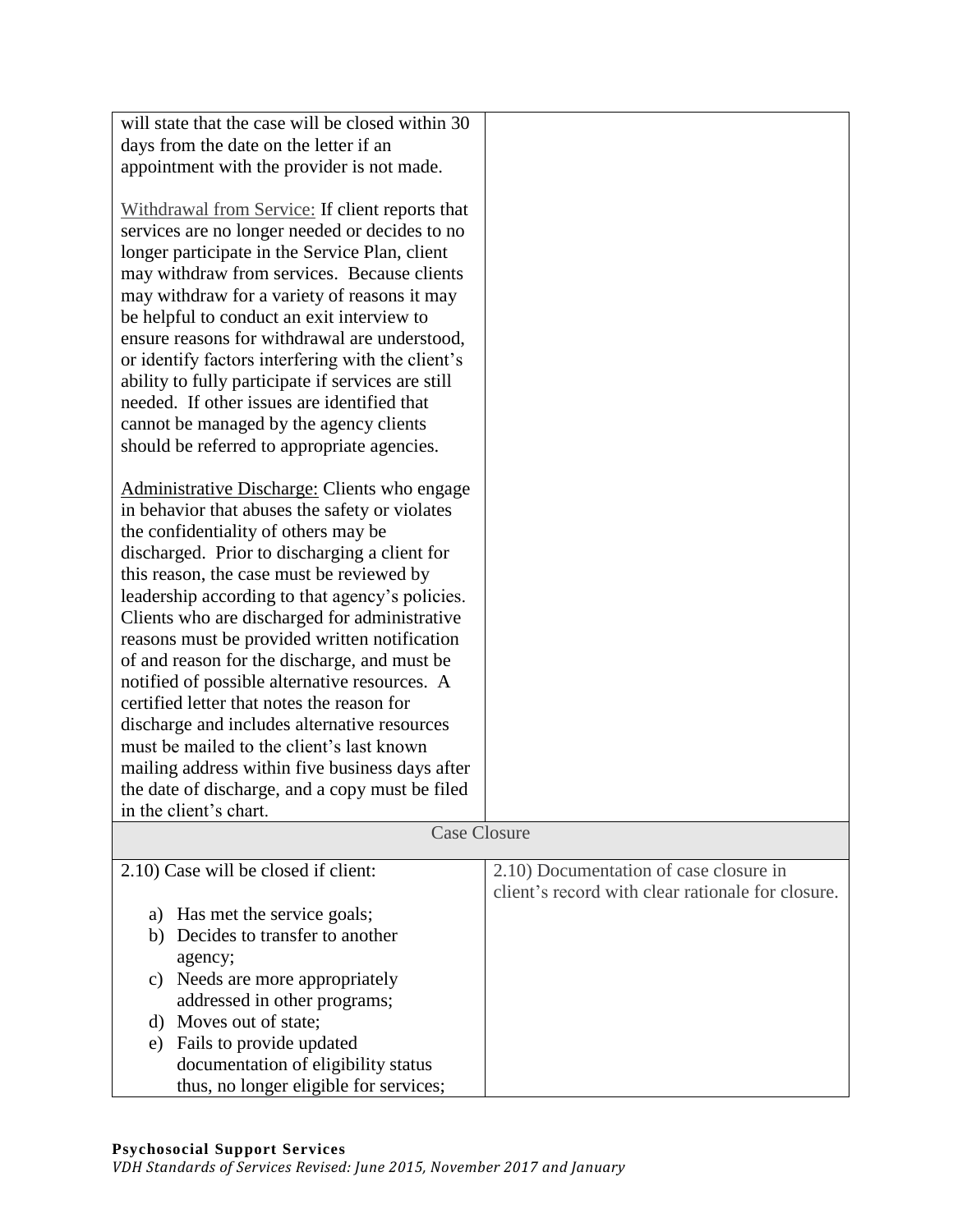| f)                           | Fails to maintain contact with the     |  |
|------------------------------|----------------------------------------|--|
|                              | psychosocial service assistance staff  |  |
|                              | for a period of three months despite   |  |
|                              | three (3) documented attempts to       |  |
|                              | contact client;                        |  |
| g)                           | Can no longer be located;              |  |
| h)                           | Withdraws from or refuses funded       |  |
|                              | services, reports that services are no |  |
|                              | longer needed, or no longer            |  |
|                              | participates in the individual service |  |
|                              | plan;                                  |  |
| $\left( \frac{1}{2} \right)$ | Exhibits pattern of abuse as defined   |  |
|                              | by agency's policy;                    |  |
| $\left( \right)$             | Becomes housed in an                   |  |
|                              | "institutional" program anticipated    |  |
|                              | to last for a minimum of 30 days,      |  |
|                              | such as a nursing home, prison or      |  |
|                              | inpatient program; or                  |  |
| $\bf k$                      | Is deceased.                           |  |
|                              |                                        |  |

# **3.0 Client Rights and Responsibilities**

*National Monitoring Standards: Provision of Part B funded HIV primary medical care and support services, to the maximum extent, without regard to either: the ability of the individual to pay for such services, or the current or past health conditions of the individuals served.viii*

| <b>Standard</b>                                   | <b>Measure</b>                                 |
|---------------------------------------------------|------------------------------------------------|
| 3.1) Services are available and accessible to     | 3.1) Written eligibility requirements and non- |
| any individual who meets program eligibility      | discrimination policy on file.                 |
| requirements.                                     |                                                |
|                                                   |                                                |
| All providers shall be in compliance with all     |                                                |
| applicable federal, state, and local anti-        |                                                |
| discrimination laws and regulations, including    |                                                |
| but not limited to the American's with            |                                                |
| Disabilities Act. All providers shall adopt a     |                                                |
| non-discrimination policy prohibiting the         |                                                |
| refusal of rendering services on the basis of the |                                                |
| fact or perception of race, color, creed,         |                                                |
| religion, national origin, ancestry, age, sex,    |                                                |
| sexual orientation, gender identity, domestic     |                                                |
| partner status, marital status, height, weight,   |                                                |
| disability, or HIV/AIDS diagnosis.                |                                                |
|                                                   |                                                |
| Each provider shall make available to clients a   |                                                |
| process for requesting interpretation services,   |                                                |
| including American Sign Language.                 |                                                |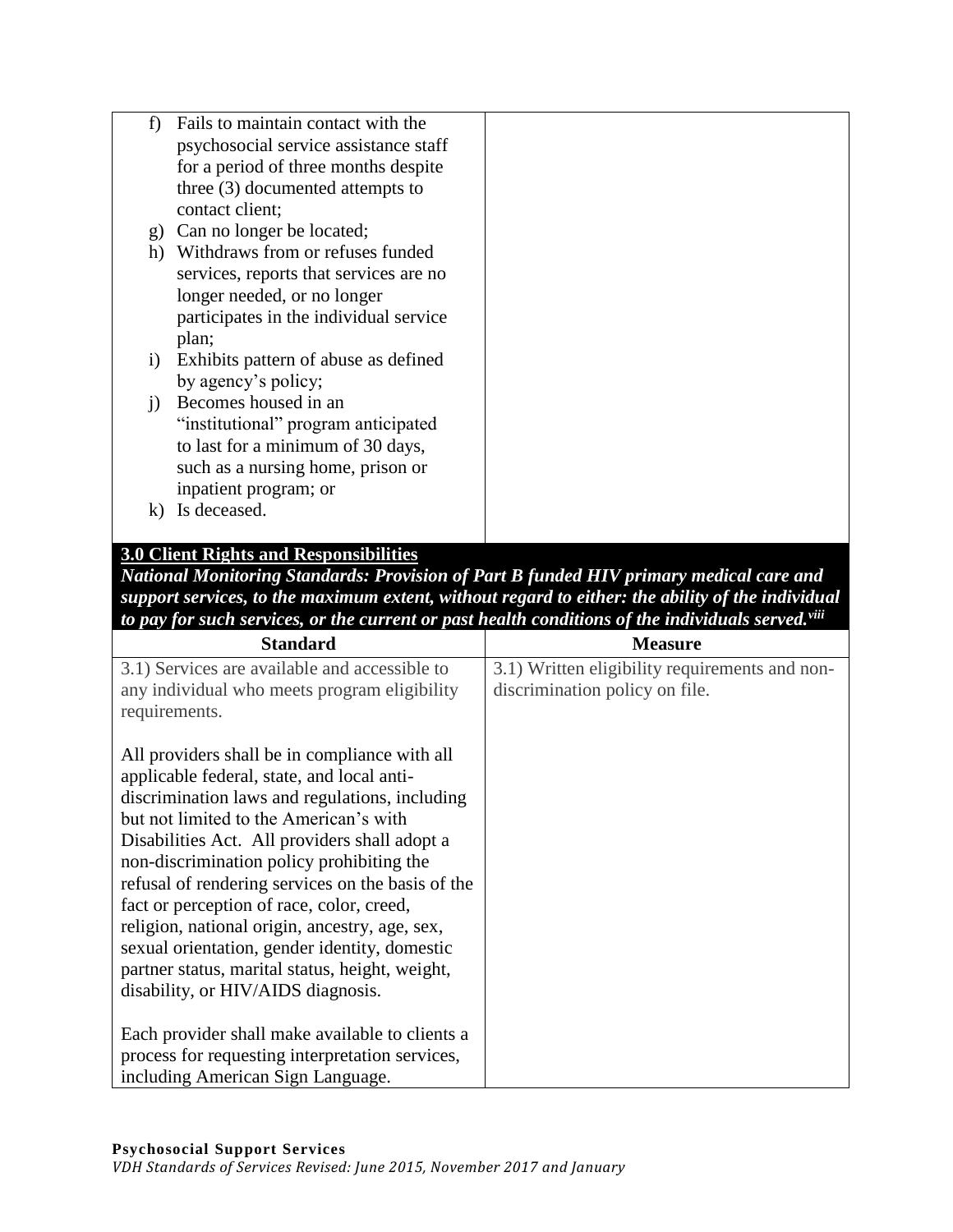|                                                  | 3.2) Client's Rights and Responsibilities policy     | 3.2) Written policy on file.              |
|--------------------------------------------------|------------------------------------------------------|-------------------------------------------|
| exists which requires each client to sign & date |                                                      |                                           |
| a form indicating they has been offered: a)      |                                                      |                                           |
|                                                  | explanation of the policy, and b) copy of            |                                           |
|                                                  | Client's Rights and Responsibilities and to          |                                           |
|                                                  | communicate client's understanding of the            |                                           |
| policy.                                          |                                                      |                                           |
|                                                  | 3.3) Explanation of Client's Rights and              | 3.3) Current Client's Rights and          |
|                                                  | <i>Responsibilities</i> is provided to each client.  | Responsibilities form signed and dated by |
|                                                  |                                                      | client and located in client's record.    |
|                                                  | Client rights include:                               |                                           |
| $\circ$                                          | Be treated with respect, dignity,                    |                                           |
|                                                  | consideration, and compassion;                       |                                           |
|                                                  | Receive services free of discrimination;             |                                           |
| O                                                |                                                      |                                           |
| $\circ$                                          | Be informed about services and options<br>available. |                                           |
|                                                  |                                                      |                                           |
| O                                                | Participate in creating a plan of                    |                                           |
|                                                  | services;                                            |                                           |
| O                                                | Reach an agreement about the                         |                                           |
|                                                  | frequency of contact the client will                 |                                           |
|                                                  | have either in person or over the phone.             |                                           |
| O                                                | File a grievance about services received             |                                           |
|                                                  | or denied;                                           |                                           |
| $\circ$                                          | Not be subjected to physical, sexual,                |                                           |
|                                                  | verbal and/or emotional abuse or                     |                                           |
|                                                  | threats;                                             |                                           |
| O                                                | Voluntary withdraw from the program;                 |                                           |
| $\circ$                                          | Have all records be treated                          |                                           |
|                                                  | confidentially;                                      |                                           |
|                                                  |                                                      |                                           |
|                                                  | Have information released only when:                 |                                           |
| $\circ$                                          | A written release of information is                  |                                           |
|                                                  | signed;                                              |                                           |
| O                                                | A medical emergency exists;                          |                                           |
| $\circ$                                          | There is an immediate danger to the                  |                                           |
|                                                  | client or others;                                    |                                           |
| O                                                | There is possible child or elder abuse;              |                                           |
|                                                  | <b>or</b>                                            |                                           |
| O                                                | Ordered by a court of law.                           |                                           |
|                                                  |                                                      |                                           |
| Client responsibilities include:                 |                                                      |                                           |
| $\circ$                                          | Treat other clients and staff with                   |                                           |
|                                                  | respect and courtesy;                                |                                           |
| O                                                | Protect the confidentiality of other                 |                                           |
|                                                  | clients;                                             |                                           |
| O                                                | Participate in creating a plan of service;           |                                           |

#### **Psychosocial Support Services**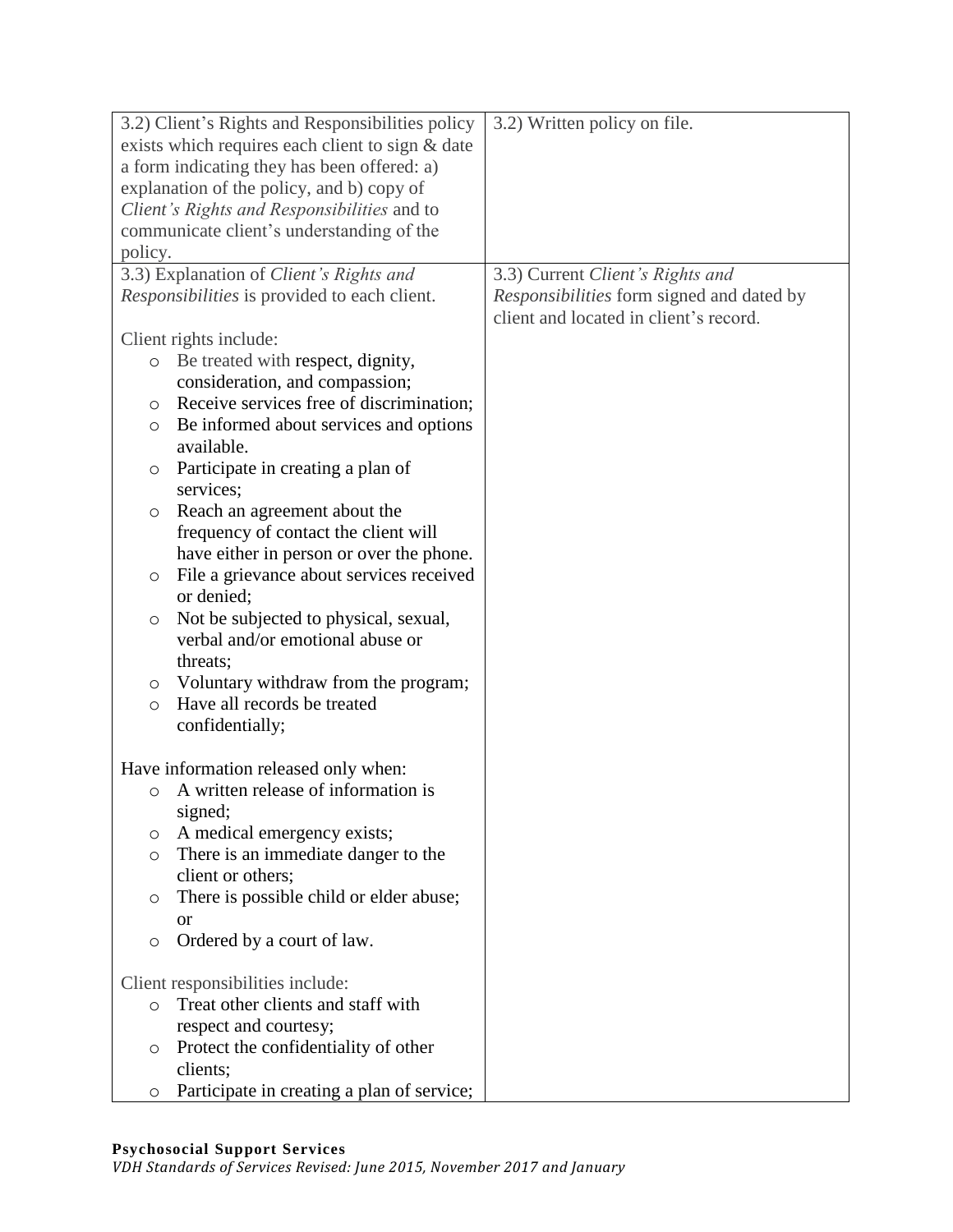| Let the agency know any concerns or<br>$\circ$                                             |                                                                    |
|--------------------------------------------------------------------------------------------|--------------------------------------------------------------------|
| changes in needs;<br>Make and keep appointments, or when<br>O                              |                                                                    |
| possible, phone to cancel or change an                                                     |                                                                    |
| appointment time;                                                                          |                                                                    |
| Stay in contact with the agency by<br>O                                                    |                                                                    |
| informing the agency of change in                                                          |                                                                    |
| address and phone number, respond to                                                       |                                                                    |
| phone calls and mail<br>Avoid to subject the agency's staff to                             |                                                                    |
| $\circ$<br>physical, sexual, verbal and/or                                                 |                                                                    |
| emotional abuse or threats.                                                                |                                                                    |
|                                                                                            |                                                                    |
| <b>4.0 Grievance Process</b>                                                               |                                                                    |
| <b>Standard</b>                                                                            | <b>Measure</b>                                                     |
| 4.1) Grievance policy exists which requires                                                | 4.1) Written grievance procedure on file,                          |
| each client to sign & date indicating they has                                             | available in languages and formats                                 |
| been offered: a) explanation of the policy, and                                            | appropriate to populations served.                                 |
| b) copy of Grievance Procedure and c)<br>communication of client's understanding of the    |                                                                    |
| policy.                                                                                    |                                                                    |
|                                                                                            |                                                                    |
| Policy shall describe the process for resolving                                            |                                                                    |
| client grievances, including identification of                                             |                                                                    |
| whom to contact and applicable timelines.                                                  |                                                                    |
| Policy shall be available in languages and                                                 |                                                                    |
| formats (e.g. for persons with disabilities)                                               |                                                                    |
| appropriate to populations served.                                                         |                                                                    |
| 4.2) Explanation of Grievance Procedure is                                                 | 4.2) Current Grievance Procedure form                              |
| provided to each client.                                                                   | signed and dated by client and located in                          |
|                                                                                            | client's record.                                                   |
| Clients may file a grievance if their request for                                          |                                                                    |
| services is denied or if they have any complaint                                           |                                                                    |
| or concern about the services received.                                                    |                                                                    |
| 4.3) Grievance process shall be fair and                                                   | 4.3) Documentation of client grievances,<br>status and resolution. |
| expeditious for resolution of client grievances.                                           |                                                                    |
| 4.4) Review the grievance policy yearly with                                               | 4.4) Current Client's Rights and                                   |
| client signature.                                                                          | Responsibilities form signed and dated by                          |
|                                                                                            | client and located in client's record.                             |
| <b>5.0 Personnel Qualifications (including licensure)</b>                                  |                                                                    |
| National Monitoring Standards: Psychosocial support services are provided by a licensed or |                                                                    |

*accredited provider wherever such licensure or accreditation is either required or available;*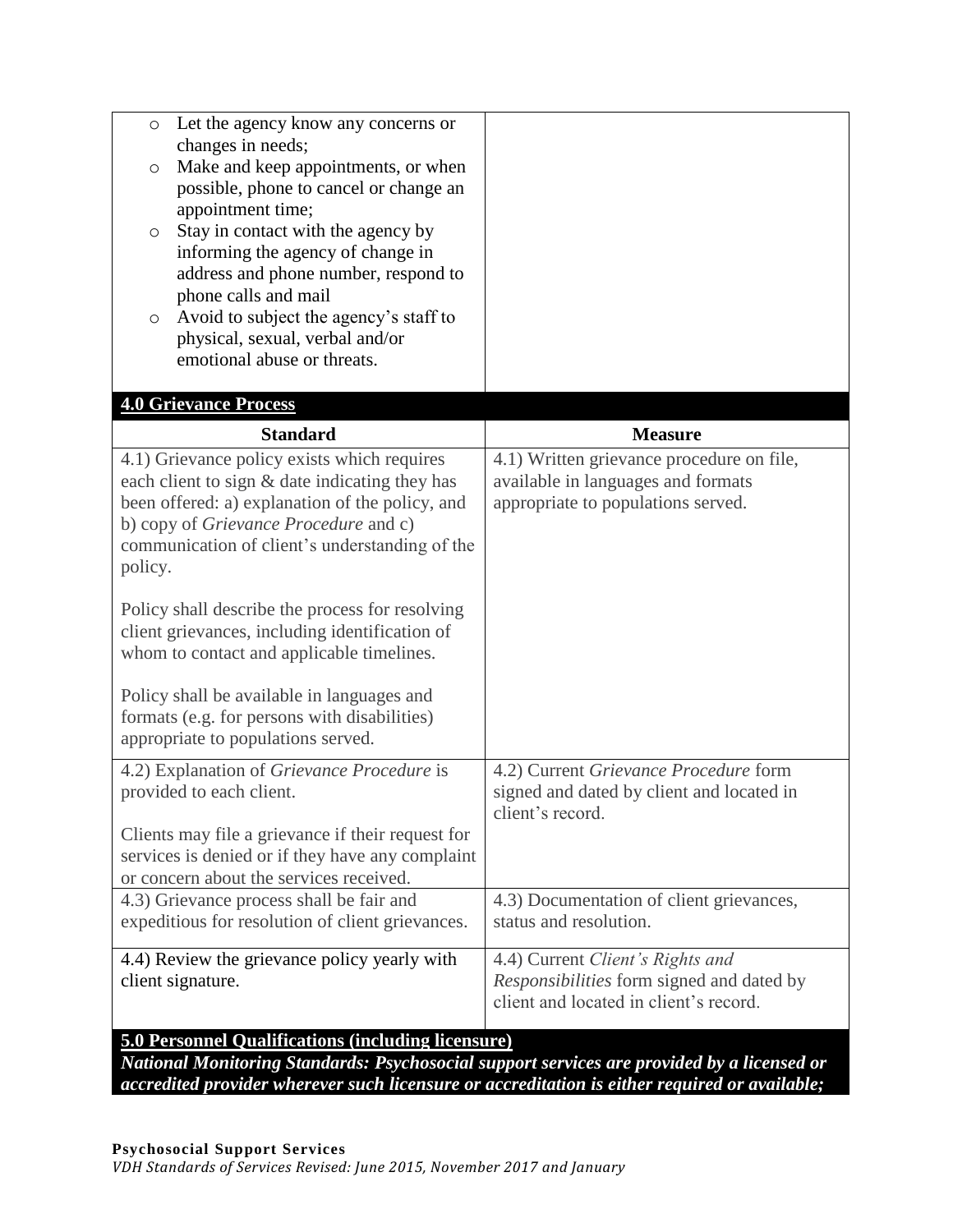*provided by an institutional pastoral care program. Documentation of appropriate and valid licensure and certification as required by the State.ix*

| <b>Standard</b>                                                                          | <b>Measure</b>                                                 |
|------------------------------------------------------------------------------------------|----------------------------------------------------------------|
| 5.1) All psychosocial and pastoral care                                                  | 5.1) Copy of current licensure in personnel                    |
| counselors will have appropriate and valid                                               | file.                                                          |
| licensure if required by the Commonwealth of<br>Virginia. <sup>x</sup>                   |                                                                |
| 5.2) All staff who deliver non-professional                                              | 5.2) Documentation of qualifications in                        |
| counseling services or group facilitation must                                           | personnel file.                                                |
| have a high school diploma or General                                                    |                                                                |
| Equivalency Diploma (GED) and one year of                                                |                                                                |
| experience working with people living with                                               |                                                                |
| HIV, providing counseling services or                                                    |                                                                |
| additional health care training.                                                         |                                                                |
| 5.3) Newly employed psychosocial counselors,<br>including individual practitioners, must | 5.3) Documentation of training completed in<br>personnel file. |
| complete orientation within 2 weeks of hire                                              |                                                                |
| and the following training within 180 days of                                            |                                                                |
| hire:                                                                                    |                                                                |
| HIV 101;                                                                                 |                                                                |
| HIV testing;                                                                             |                                                                |
| Cultural competency;                                                                     |                                                                |
| Legal ramifications, including<br>٠                                                      |                                                                |
| confidentiality;                                                                         |                                                                |
| Counseling & referral; and<br>٠                                                          |                                                                |
| Prevention.                                                                              |                                                                |
| 5.4) All staff and volunteers providing will be                                          | 5.4) Documentation of training completed in                    |
| trained in the following core competencies:                                              | personnel file.                                                |
|                                                                                          |                                                                |
| Active listening and other one-on-one<br>$\bullet$                                       |                                                                |
| support skills                                                                           |                                                                |
| Group facilitation (if applicable)<br>٠                                                  |                                                                |
| Conflict de-escalation/resolution                                                        |                                                                |
| Roles and responsibilities of peer<br>emotional support and the difference               |                                                                |
| between this service and other services                                                  |                                                                |
| Client assessment skills                                                                 |                                                                |
| HIV co-morbidities, symptoms,                                                            |                                                                |
| medications, interactions and side                                                       |                                                                |
| effects.                                                                                 |                                                                |
|                                                                                          |                                                                |
| Program staff conducting nutritional                                                     |                                                                |
| counseling will be trained to perform<br>nutritional assessments.                        |                                                                |
|                                                                                          |                                                                |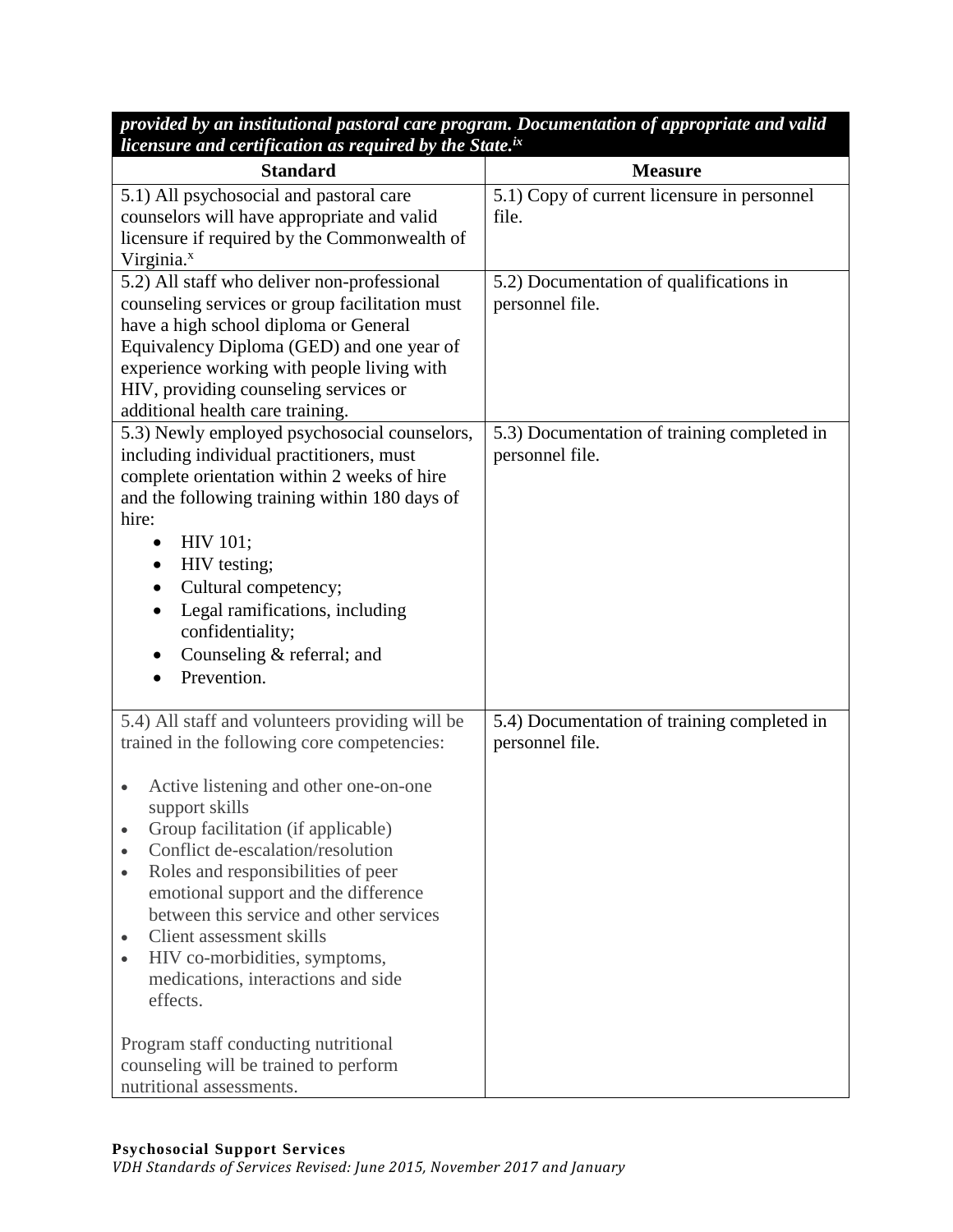| 5.5) All psychosocial counselors must                                             | 5.5) Documentation of continuing education                                          |
|-----------------------------------------------------------------------------------|-------------------------------------------------------------------------------------|
| complete 6 hours of continuing education in                                       | credits in personnel file.                                                          |
| counseling or HIV/AIDS annually.                                                  |                                                                                     |
| 5.6) All non-professional staff delivering                                        | 5.6) Documentation of supervision according                                         |
| psychosocial support services must be                                             | to agency policy.                                                                   |
| supervised by a licensed professional.                                            |                                                                                     |
| <b>6.0 Cultural and Linguistic Competency</b>                                     |                                                                                     |
| <b>Standard</b>                                                                   | <b>Measure</b>                                                                      |
| 6.1) Health services are culturally and                                           | 6.1) Documentation of cultural and linguistic                                       |
| linguistically competent, client-guided and                                       | competence as reported in annual Cultural                                           |
| community based. At a minimum, provider's                                         | and Linguistic Competency Report.                                                   |
| documentation should include:                                                     |                                                                                     |
|                                                                                   |                                                                                     |
| Experience with providing services to<br>a)                                       |                                                                                     |
| the diverse ethnic, linguistic, sexual or                                         |                                                                                     |
| cultural populations targeted;                                                    |                                                                                     |
| b) Capacity of staff, including volunteers                                        |                                                                                     |
| and Board, to design, provide and                                                 |                                                                                     |
| evaluate culturally and linguistically                                            |                                                                                     |
| appropriate services;                                                             |                                                                                     |
| c) List of cultural competency trainings                                          |                                                                                     |
| completed by staff.                                                               |                                                                                     |
| 6.2) Easy-to-understand print and multimedia                                      | 6.2) Culturally and linguistically appropriate                                      |
| materials and signage in the languages<br>commonly used by the populations in the | materials and signage accessible.                                                   |
| service area shall be available. <sup>xi</sup>                                    |                                                                                     |
| 7.0 Privacy and Confidentiality (including securing records)                      |                                                                                     |
|                                                                                   |                                                                                     |
| <b>Standard</b>                                                                   | <b>Measure</b>                                                                      |
| 7.1) Client confidentiality policy exists which                                   | 7.1) Written client confidentiality policy on                                       |
| include: 1) Release of information                                                | file at provider agency.                                                            |
| requirements, and b) Health Insurance                                             |                                                                                     |
| Portability and Accountability Act.                                               |                                                                                     |
| 7.2) Client's consent for release of information<br>is determined.                | 7.2) Current Release of Information Form<br>signed and dated by client and provider |
|                                                                                   | representative and located in client's record.                                      |
|                                                                                   | Each release form indicates who may receive                                         |
|                                                                                   | the client's information and has an expiration                                      |
|                                                                                   | of not more than 12 months.                                                         |
|                                                                                   |                                                                                     |
| 7.3) Each client file is stored in a secure                                       | 7.3) Files stored in locked file or cabinet with                                    |
|                                                                                   |                                                                                     |
| location. Electronic client records are protected                                 | access limited to appropriate personnel.                                            |
| from unauthorized use.                                                            | Electronic files are secure with password                                           |
|                                                                                   | protection and access is limited to appropriate<br>personnel.                       |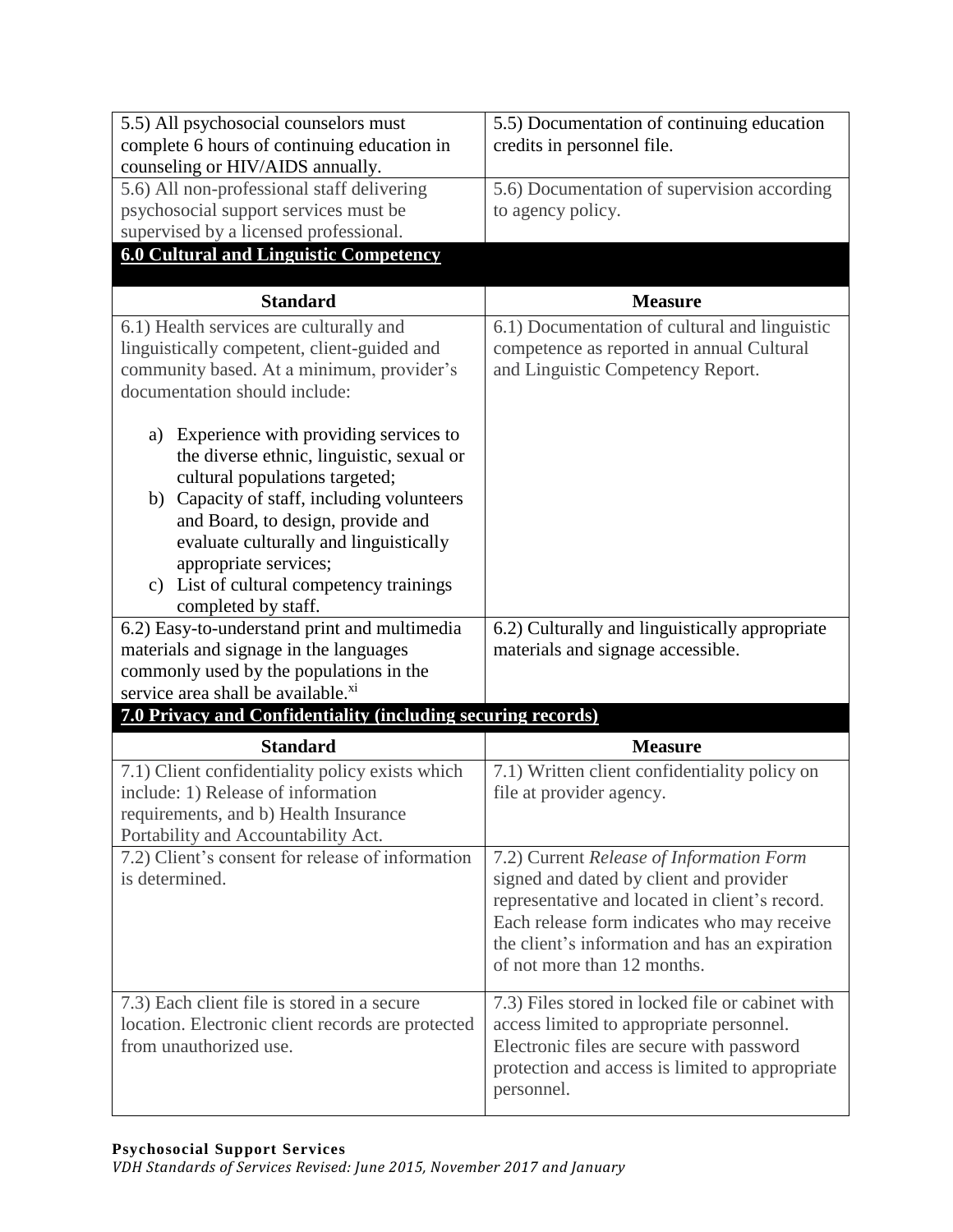| 7.4) Annual submission of Verification of |
|-------------------------------------------|
| Receipt of Assurance of Key Requirements  |
| document by all staff that handle client  |
| identifying information.                  |

7.4) Documentation of signed *Verification of Receipt of Assurance of Key Requirement* forms.

### **8.0 Quality Management**

 $\overline{a}$ 

*National Monitoring Standards: Implement a Clinical Quality Management Program (CQM) to include: a) written QM plan; b) quality expectations for providers and services; c) method to report and track expected outcomes; d) monitoring of provider compliance with HHS treatment guidelines and Part B Program's approved Standards of Care.xii*

| <b>Standard</b>                                                                                                    | <b>Measure</b>                                                                                                                                                                                                                                                                                                                                                                                                                                                                                               |
|--------------------------------------------------------------------------------------------------------------------|--------------------------------------------------------------------------------------------------------------------------------------------------------------------------------------------------------------------------------------------------------------------------------------------------------------------------------------------------------------------------------------------------------------------------------------------------------------------------------------------------------------|
| 8.1) Measure and report client health outcomes<br>using Psychosocial Support Services measures<br>approved by VDH. | 8.1) Performance measurement data on the<br>following indicators:<br>Percentage of persons living with HIV<br>$\bullet$<br>and receiving Psychosocial Support<br>Services, regardless of age, who will have<br>at least two care markers in a 12 month<br>period that are at least 3 months apart<br>(Care marker defined as evidence of a<br>HIV medical care visit date, a CD4 count<br>and test date, a viral load value and test<br>date, and/or an antiretroviral medication<br>prescription and date). |
|                                                                                                                    | Percentage of people enrolled in RW Part<br>٠<br>B-funded Program living with HIV and<br>receiving Psychosocial Support Services,<br>regardless of age, who will have an HIV<br>viral load less than 200 copies/mL at last<br>HIV viral load test during the<br>measurement year.                                                                                                                                                                                                                            |

<sup>i</sup> HRSA/HAB Ryan White HIV/AIDS Program Services: Eligible Individuals & Allowable Uses of Funds Policy Clarification Notice #16-02 (Revised 10/22/18).

ii HRSA/HAB Division of State HIV/AIDS Programs National Monitoring Standards for Part A and B Grantees: Universal (April, 2013), p. 4.

iii HRSA/HAB Division of State HIV/AIDS Programs National Monitoring Standards - Program Part B (April, 2013), p. 41.

iv HRSA/HAB Division of State HIV/AIDS Programs National Monitoring Standards—Program Part B (April, 2013), p. 42.

<sup>v</sup> HRSA/HAB Ryan White HIV/AIDS Program Services: Clarifications on Ryan White Program Eligibility Determinations and Recertification Requirements Policy Clarification Notice #13-02

vi Public Health Service Act; Sections 2605(a)(6), 2617 (b) (7) (F), 2664 (f) (1), and 2671 (i).